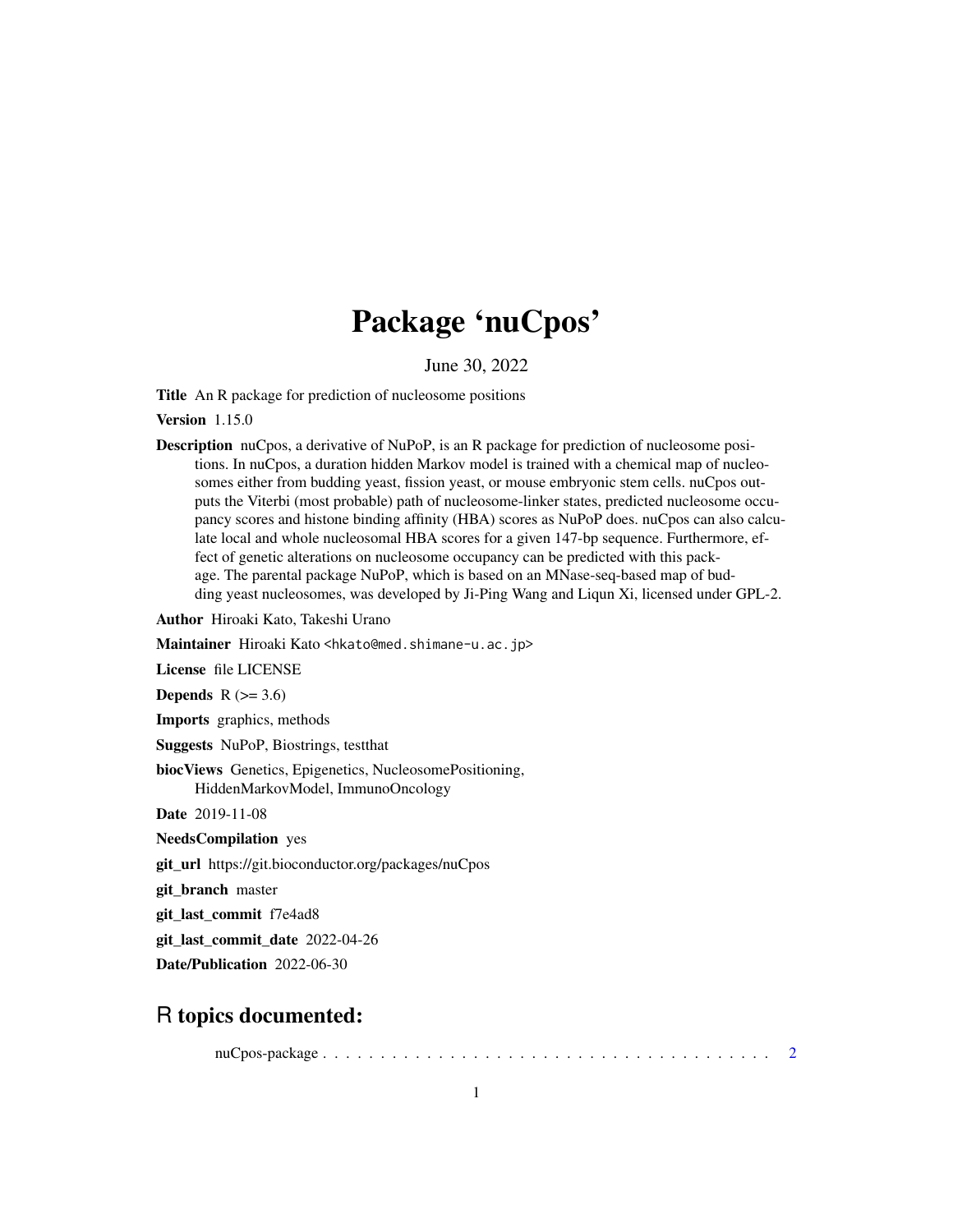<span id="page-1-0"></span>

| Index |  |  |  |  |  |  |  |  |  |  |  |  |  |  |  |  |  |  | $\bullet$ |
|-------|--|--|--|--|--|--|--|--|--|--|--|--|--|--|--|--|--|--|-----------|
|       |  |  |  |  |  |  |  |  |  |  |  |  |  |  |  |  |  |  |           |
|       |  |  |  |  |  |  |  |  |  |  |  |  |  |  |  |  |  |  |           |
|       |  |  |  |  |  |  |  |  |  |  |  |  |  |  |  |  |  |  |           |
|       |  |  |  |  |  |  |  |  |  |  |  |  |  |  |  |  |  |  |           |
|       |  |  |  |  |  |  |  |  |  |  |  |  |  |  |  |  |  |  |           |

nuCpos-package *An R package for nucleosome positioning prediction*

#### Description

nuCpos, a derivative of NuPoP, is an R package for prediction of nucleosome positions. In nuCpos, a duration hidden Markov model is trained with a chemical map of nucleosomes either from budding yeast (Brogaard et al. (2012)), fission yeast (Moyle-Heyrman et al. (2012)), or mouse embryonic stem cells (Voong et al. (2016)). **nuCpos** outputs the Viterbi (most probable) path of nucleosomelinker states, predicted nucleosome occupancy scores and histone binding affinity (HBA) scores as NuPoP does. nuCpos can also calculate local and whole nucleosomal HBA scores for a given 147bp sequence. Furthermore, effect of genetic alterations on nucleosome occupancy can be predicted with this package. The parental package NuPoP, which is based on an MNase-seq-based map of budding yeast nucleosomes, was developed by Ji-Ping Wang and Liqun Xi, licensed under GPL-2. Please refer to Xi et al. (2010) and Wang et al. (2008) for technical details of NuPoP.

#### Details

| Package: | nuCpos     |
|----------|------------|
| Type:    | Package    |
| Version: | 1.5.1      |
| Date:    | 2019-11-08 |
| License: | $GPI - 2$  |

[predNuCpos](#page-6-1): R function for prediction of nucleosome positioning, nucleosome occupancy and HBA scores.

[HBA](#page-2-1): R function for calculation of the histone binding affinity score of a whole nucleosome.

[localHBA](#page-3-1): R function for calculation of the local histone binding affinity.

[mutNuCpos](#page-4-1): R function for predicting the effect of a genetic alteration on nucleosome positioning.

#### Author(s)

Hiroaki Kato and Takeshi Urano Maintainer: Hiroaki Kato<hkato@med.shimane-u.ac.jp>

#### References

1. Wang JP, Fondufe-Mittendorf Y, Xi L, Tsai GF, Segal E and Widom J (2008). Preferentially quantized linker DNA lengths in *Saccharomyces cerevisiae*. *PLoS Computational Biology*,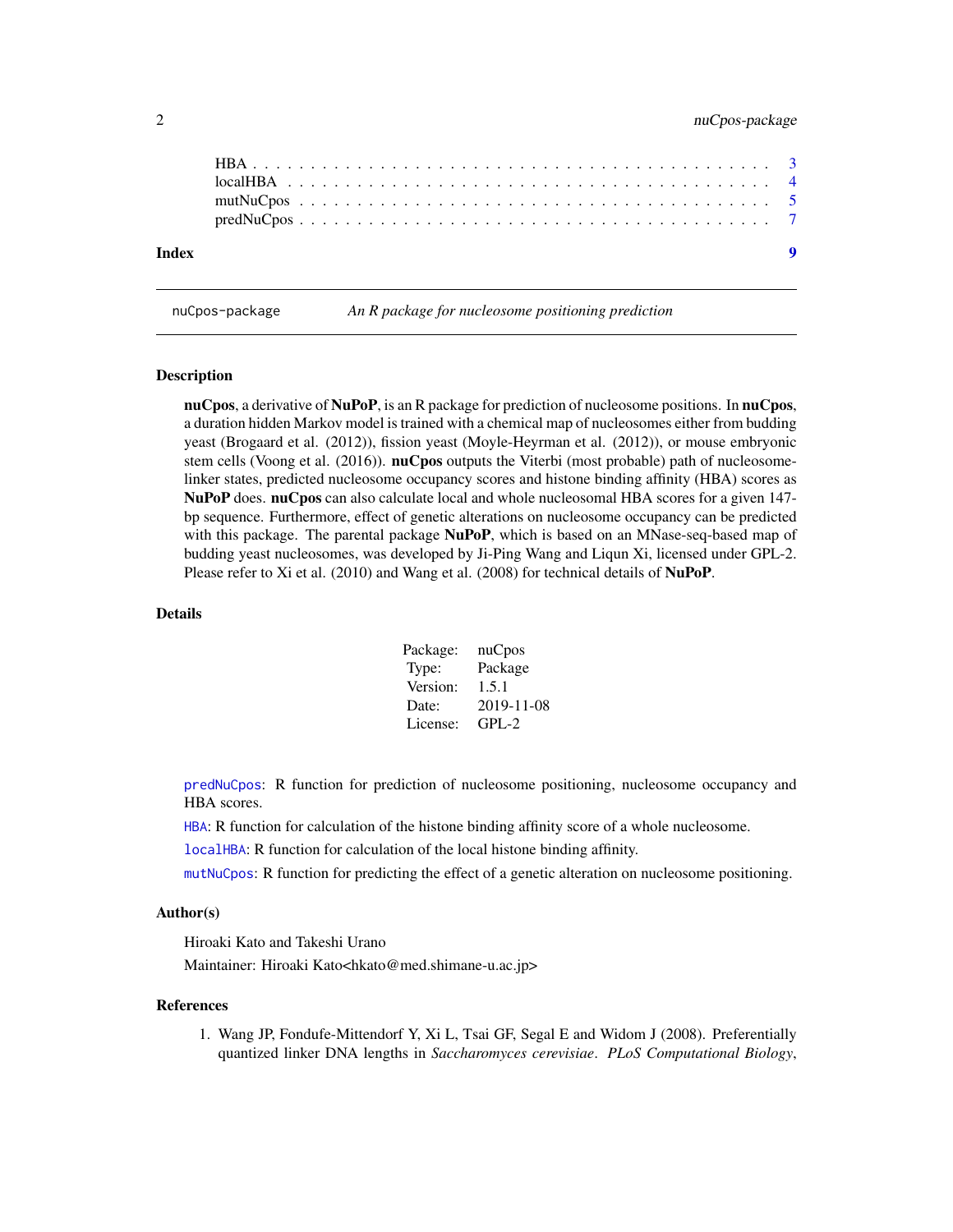- <span id="page-2-0"></span>2. Xi L, Fondufe-Mittendorf Y, Xia L, Flatow J, Widom J and Wang JP (2010). Predicting nucleosome positioning using a duration hidden markov model. *BMC Bioinformatics*, 11:346
- 3. Brogaard K, Xi L, and Widom J (2012). A map of nucleosome positions in yeast at base-pair resolution. *Nature*, 486(7404):496-501.
- 4. Moyle-Heyrman G, Zaichuk T, Xi L, Zhang Q, Uhlenbeck OC, Holmgren R, Widom J and Wang JP (2013). Chemical map of *Schizosaccharomyces pombe* reveals species-specific features in nucleosome positioning. *Proc. Natl. Acad. Sci. U. S. A.*, 110(50):20158-63.
- 5. Ichikawa Y, Morohoshi K, Nishimura Y, Kurumizaka H and Shimizu M (2014). Telomeric repeats act as nucleosome-disfavouring sequences in vivo. *Nucleic Acids Res.*, 42(3):1541- 1552.
- 6. Voong LN, Xi L, Sebeson AC, Xiong B, Wang JP and Wang X (2016). Insights into Nucleosome Organization in Mouse Embryonic Stem Cells through Chemical Mapping. *Cell*, 167(6):1555-1570.
- 7. Fuse T, Katsumata K, Morohoshi K, Mukai Y, Ichikawa Y, Kurumizaka H, Yanagida A, Urano T, Kato H, and Shimizu M (2017). Parallel mapping with site-directed hydroxyl radicals and micrococcal nuclease reveals structural features of positioned nucleosomes in vivo. *Plos One*, 12(10):e0186974.

#### Examples

```
predNuCpos(file = system.file("extdata", "TRP1ARS1x1.fasta",
   package = "nuCpos"), species = "sc",
   ActLikePredNuPoP = TRUE)
```
## The prediction results are stored in the working directory.

<span id="page-2-1"></span>

|  | ٠ | I |  |
|--|---|---|--|
|  |   |   |  |

HBA *R function for calculating the histone binding affinity score of a given 147-bp sequence.*

#### Description

This function invokes a Fortran subroutine to calculate histone binding score. Nucleosomal and linker models built upon the chemical maps are used for the calculation.

#### Usage

HBA(inseq, species = "mm", silent = FALSE)

#### Arguments

| inseg   | a character or DNAString object. The length of the character string must be 147<br>bp.       |
|---------|----------------------------------------------------------------------------------------------|
| species | a character = mm, sc or sp; "mm" for mouse, "sc" for S. cerevisiae and "sp" for<br>S. pombe. |
| silent  | a logical value indicating whether messages are printed in the console.                      |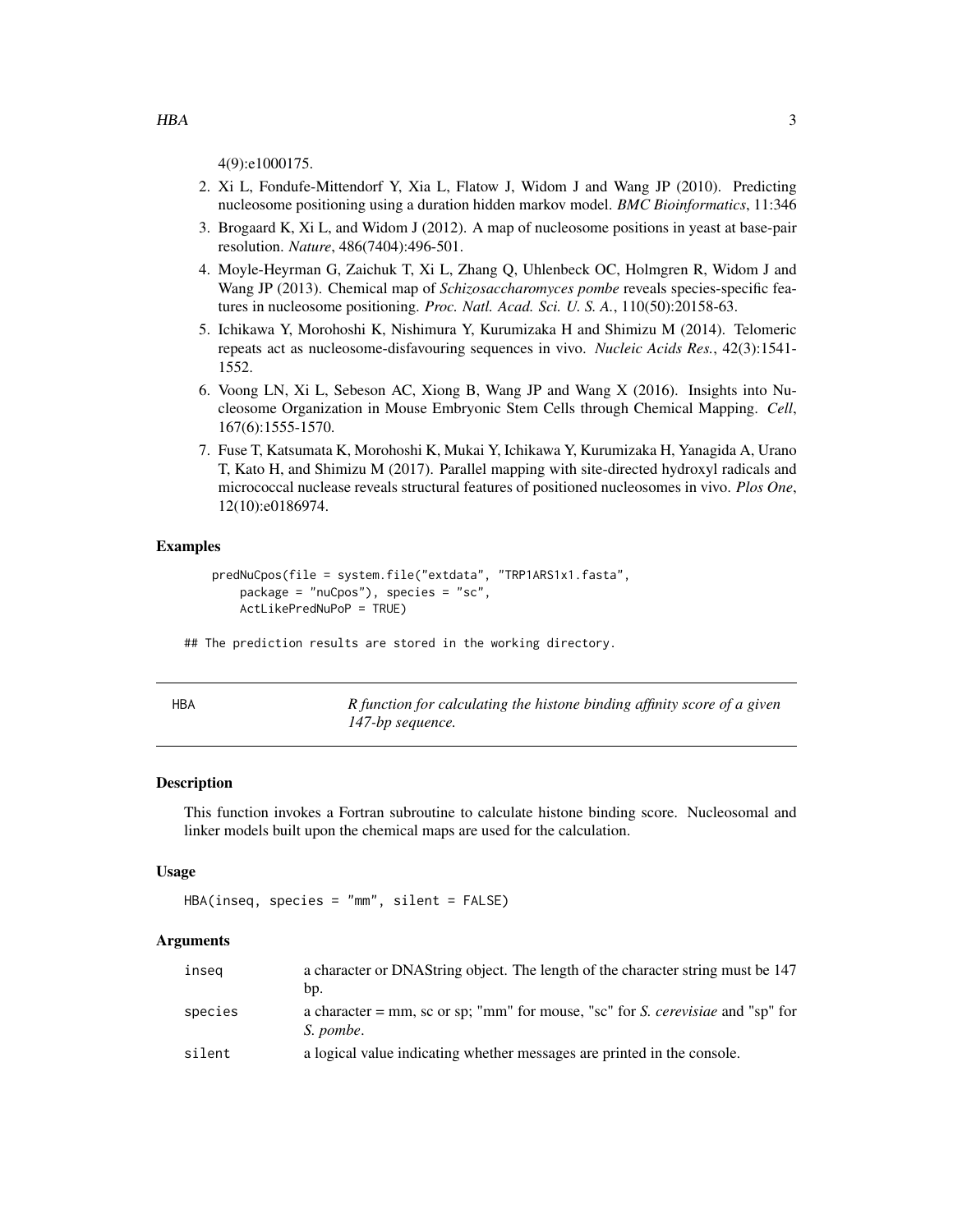#### <span id="page-3-0"></span>Value

HBA outputs one numeric value: histone binding affinity for a whole nucleosome.

#### Examples

```
load(system.file("extdata","inseq.RData",package="nuCpos"))
HBA(inseq, species = "sc")
```
<span id="page-3-1"></span>

| localHBA | R function for calculating the local histone binding score of a given |
|----------|-----------------------------------------------------------------------|
|          | 147-bp sequence.                                                      |

#### Description

This function invokes a Fortran subroutine to calculate local histone binding score. Nucleosomal and linker models built upon the chemical maps are used for the calculation.

#### Usage

```
localHBA(inseq, species = "mm", silent = FALSE)
```
#### Arguments

| inseg   | a character or DNAString object. The length of the character string must be 147<br>bp.       |
|---------|----------------------------------------------------------------------------------------------|
| species | a character = mm, sc or sp; "mm" for mouse, "sc" for S. cerevisiae and "sp" for<br>S. pombe. |
| silent  | a logical value indicating whether messages are printed in the console.                      |

#### Value

localHBA outputs a numeric vector of length 13: local histone binding affinity scores for specific regions in a nucleosome.

#### Examples

```
load(system.file("extdata","inseq.RData",package="nuCpos"))
localHBA(inseq, species = "sc")
```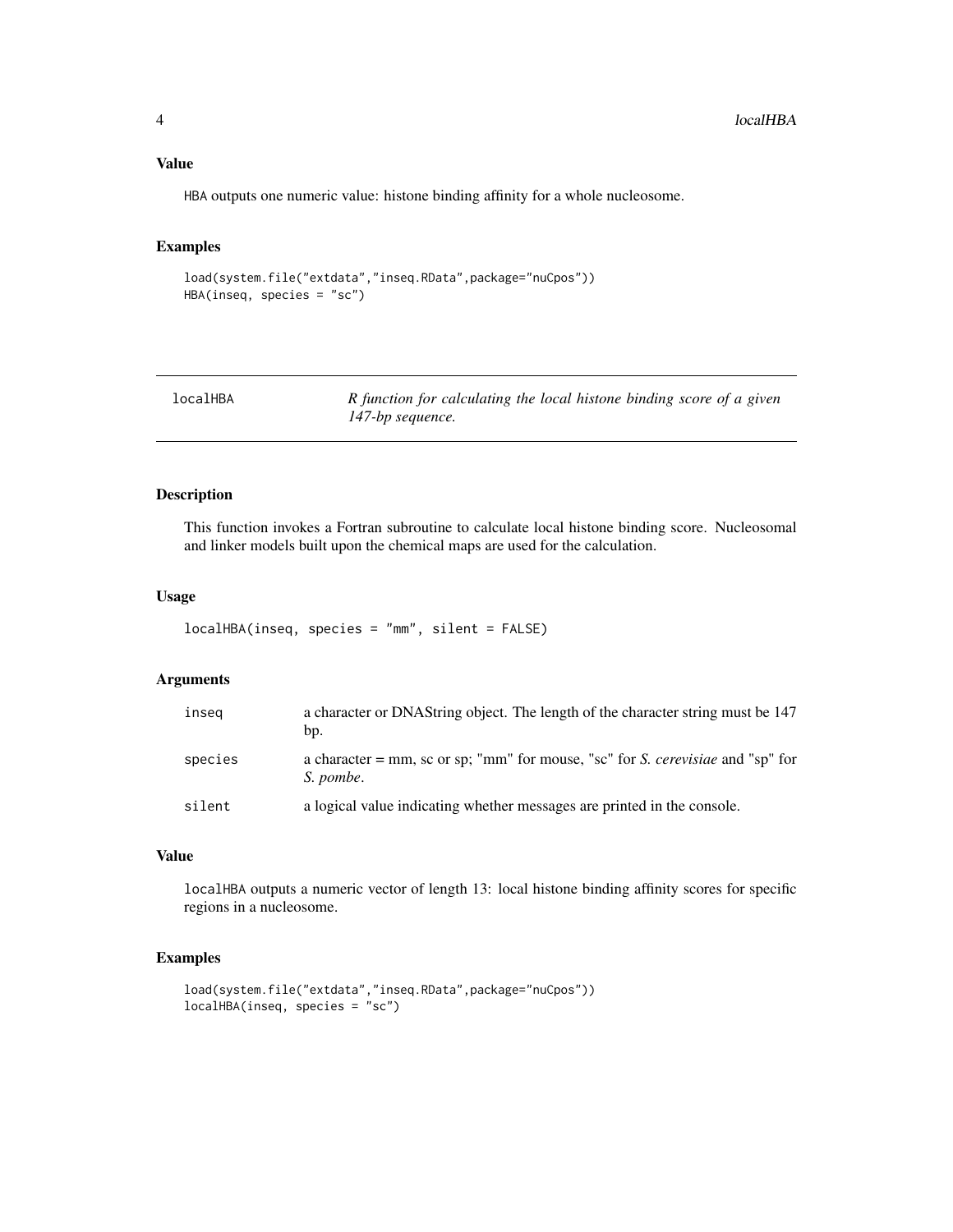<span id="page-4-1"></span><span id="page-4-0"></span>mutNuCpos R function for prediction of nucleosome positioning on a mutant se*quence*

#### Description

This function plots the results of nucleosome positioning prediction for wild type and mutant sequences in a specified window. Nucleosomal and linker models built upon the chemical maps are used for the calculation. No file is generated in the current directry.

#### Usage

```
mutNuCpos(wtseq, site = 1, ins = "", del = 0,
    species = "mm", smoothHBA = FALSE, std = FALSE,
    plot.window = 501, prob.dyad = FALSE,
    show.viterbi = FALSE, occup.window = 200,
    show.occup.window = FALSE, ymax.prob = 1.1,
    ymax.occup = 1.1, ylim.HBA = c(-15, 5),
    annotation = data.frame(name = "", color = "", left = 0,
    right = 0)[0, ], full = FALSE)
```
#### Arguments

| wtseq        | a character or DNAString object. The wild-type sequence to be mutated. The<br>string must not contain letters other than "A", "C", "G" or "T."                                                                                                     |
|--------------|----------------------------------------------------------------------------------------------------------------------------------------------------------------------------------------------------------------------------------------------------|
| site         | an integer. The site of mutagenesis.                                                                                                                                                                                                               |
| ins          | a character or DNAString object. The sequence to be inserted at the "site." The<br>string must not contain letters other than "A", "C", "G" or "T." ins="" indicates<br>no sequence will be inserted.                                              |
| del          | an integer. The length of the deleted region that starts at the "site." $del=0$ indi-<br>cates no sequence will be deleted.                                                                                                                        |
| species      | a character = $mm$ , sc or sp; " $mm$ " for mouse, "sc" for <i>S. cerevisiae</i> and "sp" for<br>S. pombe.                                                                                                                                         |
| smoothHBA    | a logical value indicating whether smoothing of histone binding affinity should<br>be applied as in the predNuPoP function of the parental package NuPoP.                                                                                          |
| std          | a logical value indicating whether standardization should be applied to the his-<br>tone binding affinity score.                                                                                                                                   |
| plot.window  | an integer. The window to be plotted. This must be an odd number.                                                                                                                                                                                  |
| prob.dyad    | a logical value indicating whether the probability for the predicted dyads is plot-<br>ted.                                                                                                                                                        |
| show.viterbi | a logical value indicating whether the viterbi path is plotted.                                                                                                                                                                                    |
| occup.window | an integer. The size of the window for the calculation of occupancy difference.<br>occup.window=200 means that the sum of the absolute occupancy difference for<br>the left-side and right-side 100-bp regions flanking the "site" is caluculated. |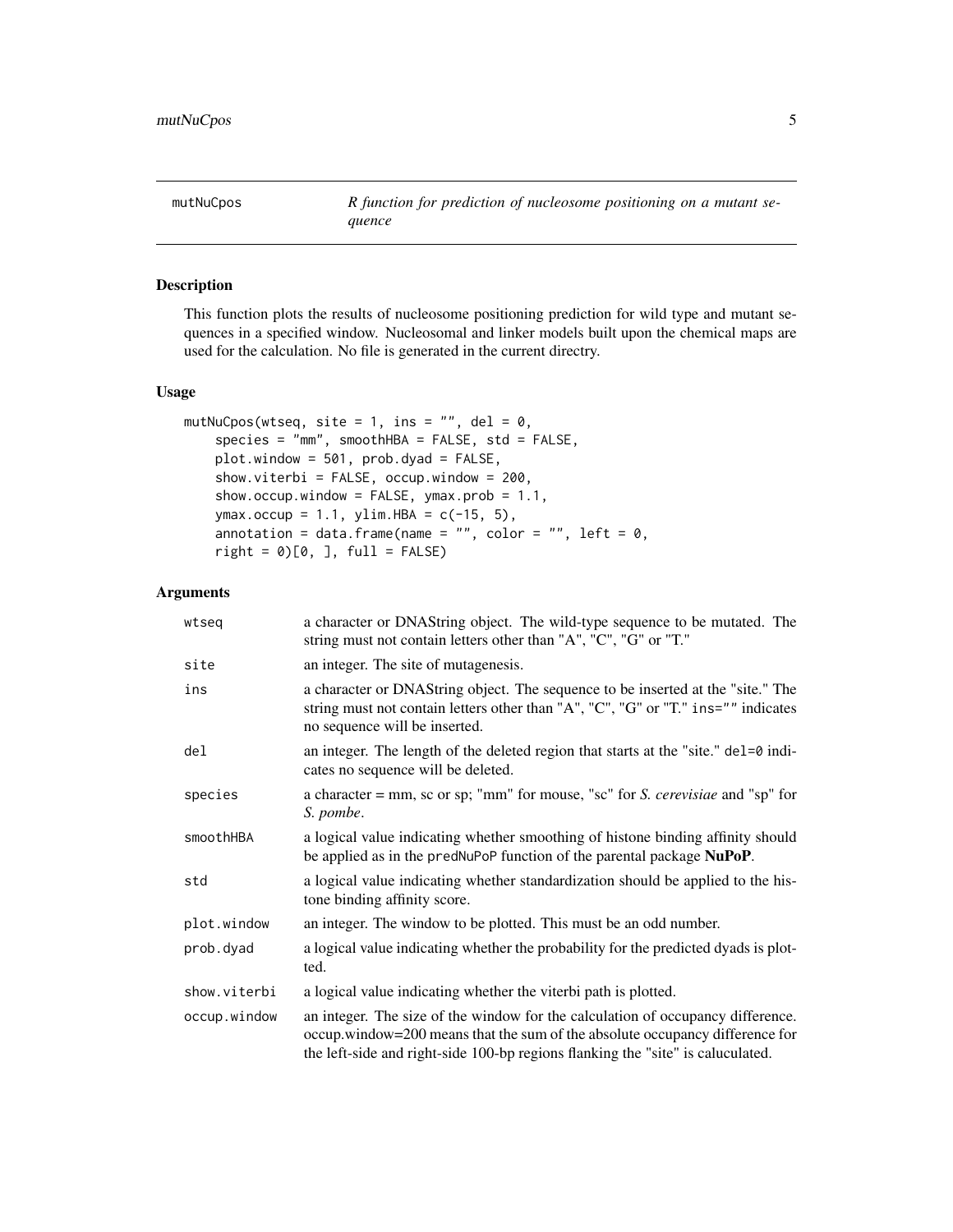| show.occup.window |                                                                                                                              |
|-------------------|------------------------------------------------------------------------------------------------------------------------------|
|                   | a logical value indicating whether the window for the occupancy difference cal-<br>culation is shown in the occupancy plots. |
| ymax.prob         | an integer. Specify the upper limit of the y axis of the probability plots.                                                  |
| ymax.occup        | an integer. Specify the upper limit of the y axis of the occupancy plots.                                                    |
| vlim.HBA          | an integer vector of two values. Specify the lower and upper limits of the y axis<br>of the histone binding affinity plots.  |
| annotation        | a data frame. Colored bars can be put under the plots.                                                                       |
| full              | a logical value indicating whether the calculation results will be returned as a<br>data frame object.                       |

#### Value

When the full argument is set as TRUE, the prediction results for the mutant sequence will be returned as a data frame object. The data frame has five columns as that produced by predNuCpos when its argument ActLikePredNuPoP was set as FALSE:

| pos      | position in the input DNA sequence                                                           |
|----------|----------------------------------------------------------------------------------------------|
| pstart   | probability that a nucleosome starts at                                                      |
| nucoccup | nucleosome occupancy score                                                                   |
| viterbi  | Viterbi path $(1 \text{ and } 0 \text{ for the nucleosome and linker states, respectively})$ |
| affinity | histone binding affinity score                                                               |

When the full argument was set as FALSE, this function returns a named numeric vector, in which the occupancy difference and HBA scores around the target site are stored.

When ins="" and del=0 are applied, two wild-type sequences are used for the calculation and plotting; this yields no difference in the occupancy or HBA.

#### Examples

```
# Loading the sequence of TALS, a budding yeast
# minichromosome.
TALS <- paste(scan(file = system.file("extdata", "TALS.fasta",
    package="nuCpos"), what = character(), skip = 1), sep = "",collapse = "")# Loading the telomere repeat sequence (hTELx12)
TTAGGGx12 <- paste(scan(file = system.file("extdata",
    "TTAGGGx12.fasta", package="nuCpos"), what = character(),
    skip = 1), sep = ", collapse = ")
mutNuCpos(TALS, site = 1464, ins= TTAGGGx12, species="sc",
   prob.dyad = TRUE, smoothHBA=TRUE, plot.window = 601,
   ylim.HBA = c(-11, 0),annotation = data frame(name = "alpha2",color = "purple", left = 1534, right = 1559)
```
# Loading the telomere repeat isomeric sequence (SI-Ax12) TGTAGGx12 <- paste(scan(file = system.file("extdata",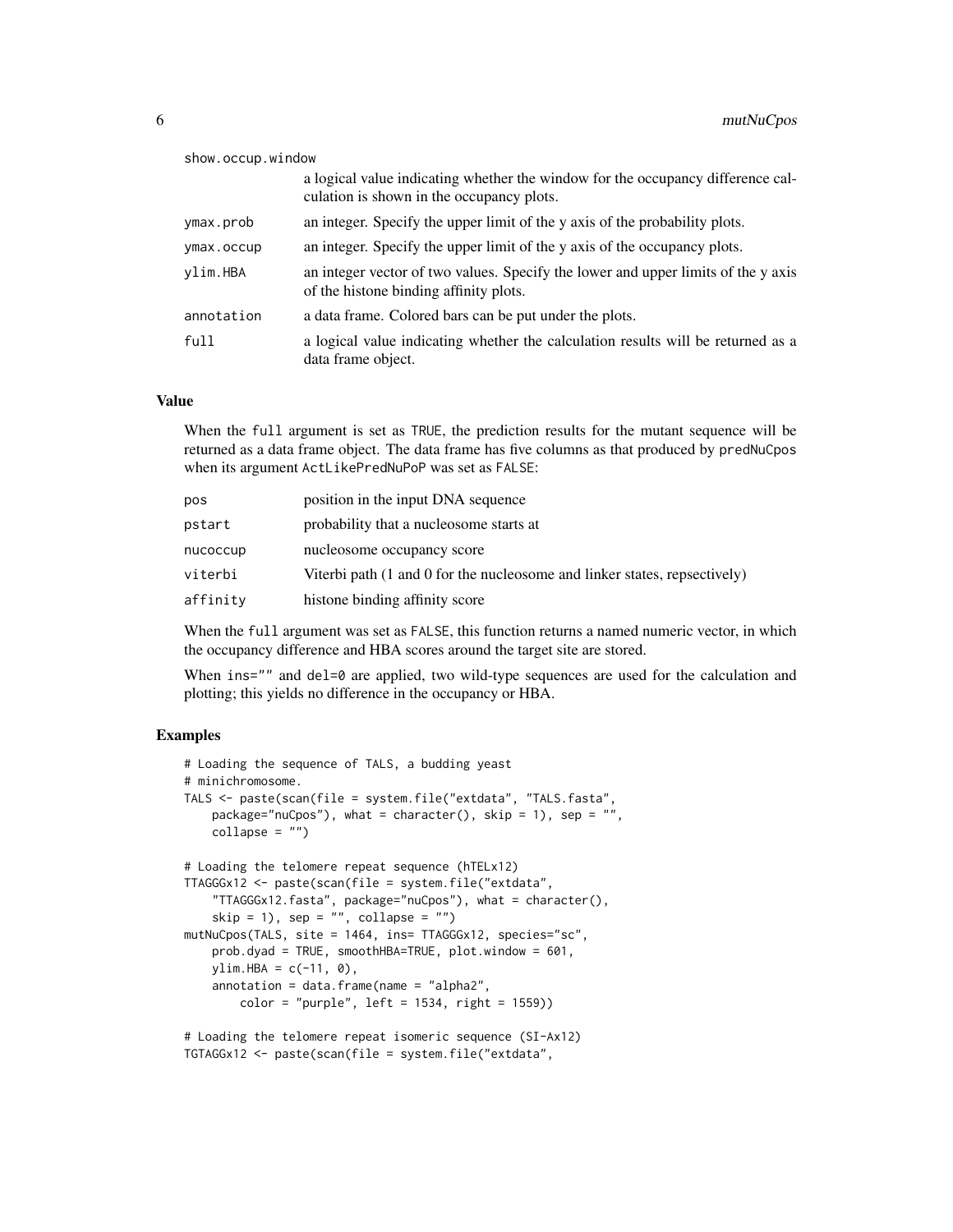#### <span id="page-6-0"></span>predNuCpos 7

```
"TGTAGGx12.fasta", package="nuCpos"), what = character(),
    skip = 1), sep = ", collapse = ")
mutNuCpos(TALS, site = 1464, ins= TGTAGGx12, species="sc",
   prob.dyad = TRUE, smoothHBA=TRUE, plot.window = 601,
   ylim.HBA = c(-11, 0),annotation = data frame(name = "alpha2",color = "purple", left = 1534, right = 1559))
```
# DNA sequences used here are from Ichikawa et al. (2014).

<span id="page-6-1"></span>

predNuCpos *R function for prediction of nucleosome positioning*

#### Description

Like the predNuPoP function of the parental package **NuPoP** does, this function invokes Fortran codes to compute the Viterbi prediction of nucleosome positioning, nucleosome occupancy score and histone binding affinity score. Nucleosomal and linker models built upon the chemical maps are used for the calculation.

When ActLikePredNuPoP is TRUE, this function acts like the predNuPoP function of NuPoP: the function receives the path to a file containing a DNA sequence (specified by file) and save a text file containing the prediction results in the working directory. Nucleosome positioning throughout a long chromosome containing 'N' can be predicted.

When ActLikePredNuPoP is FALSE (dafault), this function directly receives a DNA sequence as an R object (inseq) and returns the prediction results as a data frame. 'N' must not be in the sequence.

#### Usage

```
predNuCpos(file, inseq, species="mm", smoothHBA=FALSE,
    std=FALSE, ActLikePredNuPoP = FALSE)
```
#### **Arguments**

| file             | The file path to the FASTA file to be tested. The FASTA must be in a single<br>FASTA format. This will be ignored when ActLikePredNuPoP = FALSE.          |  |  |  |  |
|------------------|-----------------------------------------------------------------------------------------------------------------------------------------------------------|--|--|--|--|
| inseg            | a character or DNAString object. The length of the character string must be over<br>1 kb. This will be ignored when ActLikePredNuPoP = TRUE.              |  |  |  |  |
| species          | a character = $mm$ , sc or sp; " $mm$ " for mouse, "sc" for S. <i>cerevisiae</i> and "sp" for<br>S. pombe.                                                |  |  |  |  |
| smoothHBA        | a logical value indicating whether smoothing of histone binding affinity should<br>be applied as in the predNuPoP function of the parental package NuPoP. |  |  |  |  |
| std              | a logical value indicating whether standardization should be applied to the his-<br>tone binding affinity score.                                          |  |  |  |  |
| ActLikePredNuPoP |                                                                                                                                                           |  |  |  |  |
|                  | a logical value indicating whether the function acts like the predNuPoP function<br>in the parental package <b>NuPoP</b> .                                |  |  |  |  |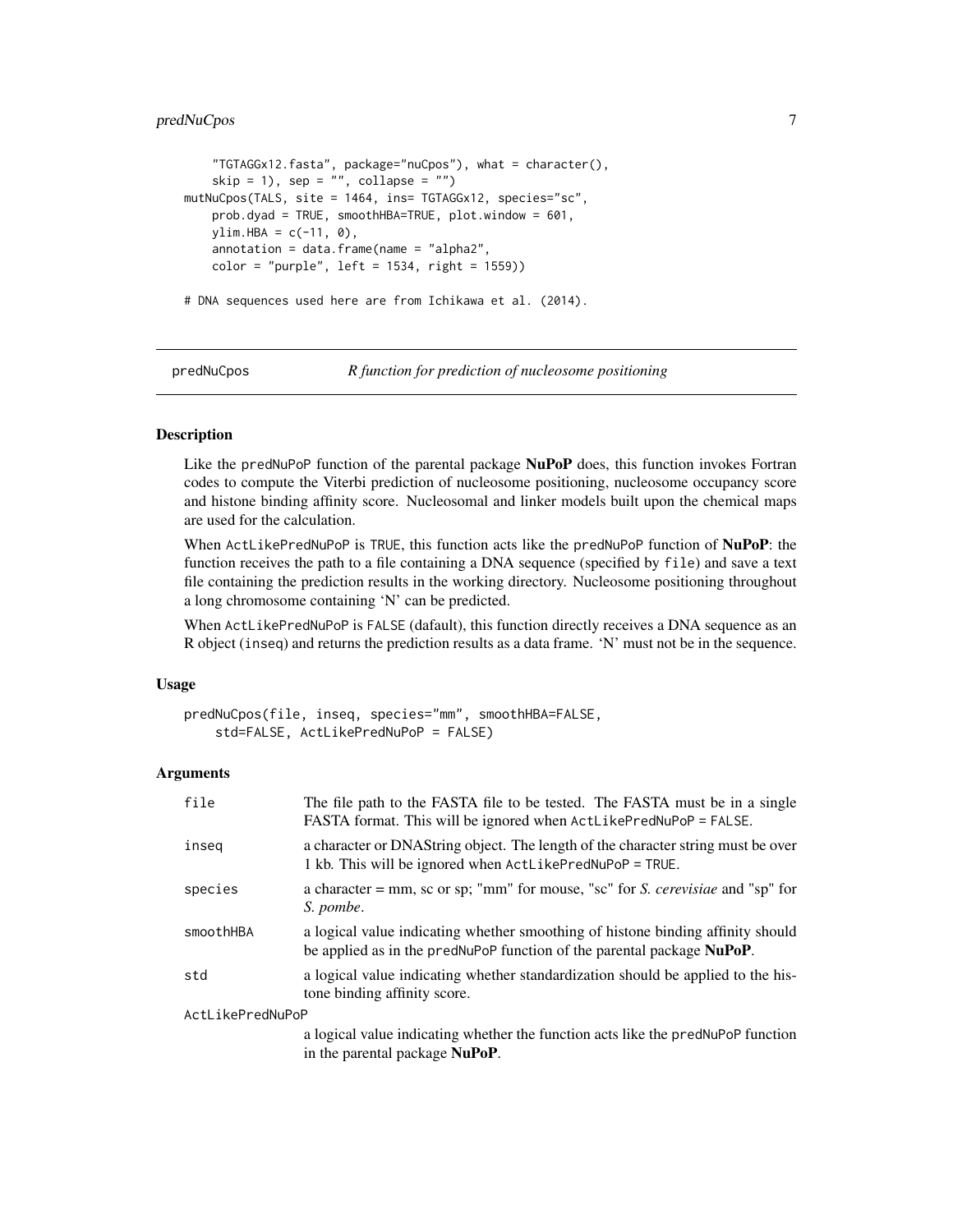#### Value

When the ActLikePredNuPoP argument is set as TRUE, predNuCpos outputs the prediction results into the working directory, in the same format as that generated by the predNuPoP function of NuPoP. Thus, it can be handled by the NuPoP functions readNuPoP and plotNuPoP. The output file is named after the input file with an extension "\_Prediction4.txt". The output file has five columns:

| Position | position in the input DNA sequence                                                           |
|----------|----------------------------------------------------------------------------------------------|
| P-start  | probability that a nucleosome starts at                                                      |
| 0ccup    | nucleosome occupancy score                                                                   |
| N/L      | Viterbi path $(1 \text{ and } 0 \text{ for the nucleosome and linker states, respectively})$ |
| Affinity | histone binding affinity score                                                               |

When the ActLikePredNuPoP argument is set as FALSE, predNuCpos outputs the prediction results as a data frame object with five columns, on which the plotNuPoP function of NuPoP can be applied:

| pos      | position in the input DNA sequence                                                           |
|----------|----------------------------------------------------------------------------------------------|
| pstart   | probability that a nucleosome starts at                                                      |
| nucoccup | nucleosome occupancy score                                                                   |
| viterbi  | Viterbi path $(1 \text{ and } 0 \text{ for the nucleosome and linker states, respectively})$ |
| affinity | histone binding affinity score                                                               |

#### Examples

```
predNuCpos(file = system.file("extdata", "TRP1ARS1x1.fasta",
    package="nuCpos"), species="sc", smoothHBA=FALSE,
    std=FALSE, ActLikePredNuPoP = TRUE)
library(NuPoP)
results.TRP1ARS1.1 <- readNuPoP("TRP1ARS1x1.fasta_Prediction4.txt",
    startPos = 1, endPos = 1465)
results.TRP1ARS1.1[72:76,]
plotNuPoP(results.TRP1ARS1.1)
TRP1ARS1 \leq - paste(scan(file =
    system.file("extdata", "TRP1ARS1x1.fasta", package = "nuCpos"),
   what = character(), skip = 1), sep = "", collapse = "")
results.TRP1ARS1.2 <-
   predNuCpos(inseq = TRP1ARS1, species = "sc", smoothHBA = FALSE,
    ActLikePredNuPoP = FALSE)
results.TRP1ARS1.2[72:76,]
plotNuPoP(results.TRP1ARS1.2)
## The DNA sequence TRP1ARS1 is from Fuse et al. (2017).
```